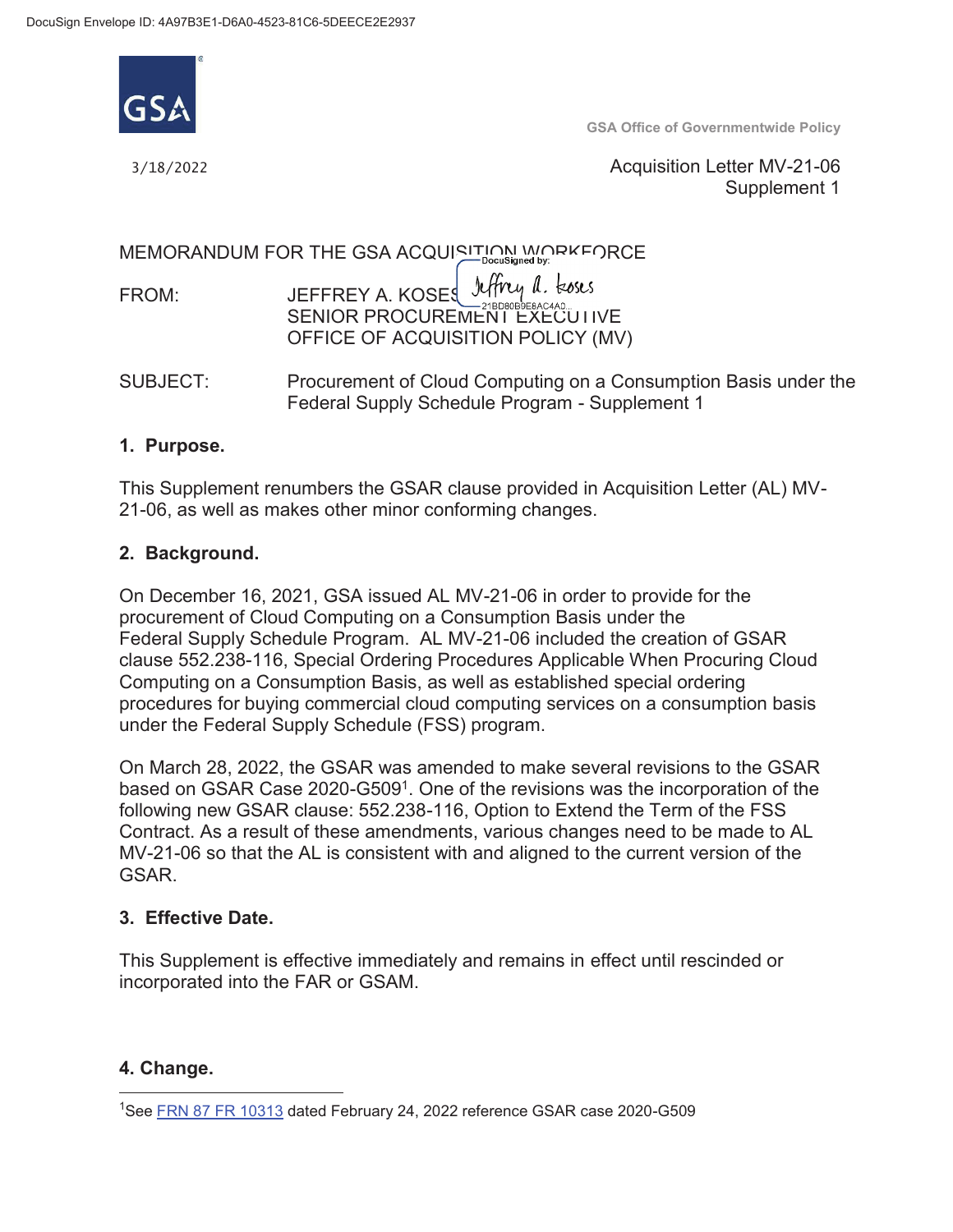This Supplement makes the following changes to AL MV-21-06:

- **a.** *Renumbering*. 552.238-116, Special Ordering Procedures Applicable When Procuring Cloud Computing on a Consumption Basis is hereby renumbered as 552.238-199, Special Ordering Procedures Applicable When Procuring Cloud Computing on a Consumption Basis.
- **b.** *Change of Date*. The date of the clause is hereby revised from DEC 2021 to MAR 2022.
- **c. Other**. Other necessary technical revisions to the GSAR text are made as well.

 See Attachment A of this Supplement for the Line-In/Line-Out changes made to the GSAR text provided in AL MV-21-06 Attachment A.

### **8. Point of Contact.**

Questions regarding this Supplement may be directed to [GSARPolicy@gsa.gov.](mailto:GSARPolicy@gsa.gov)

### **9. Attachment.**

Attachment A - Updated GSAR Line-In/Line-Out Text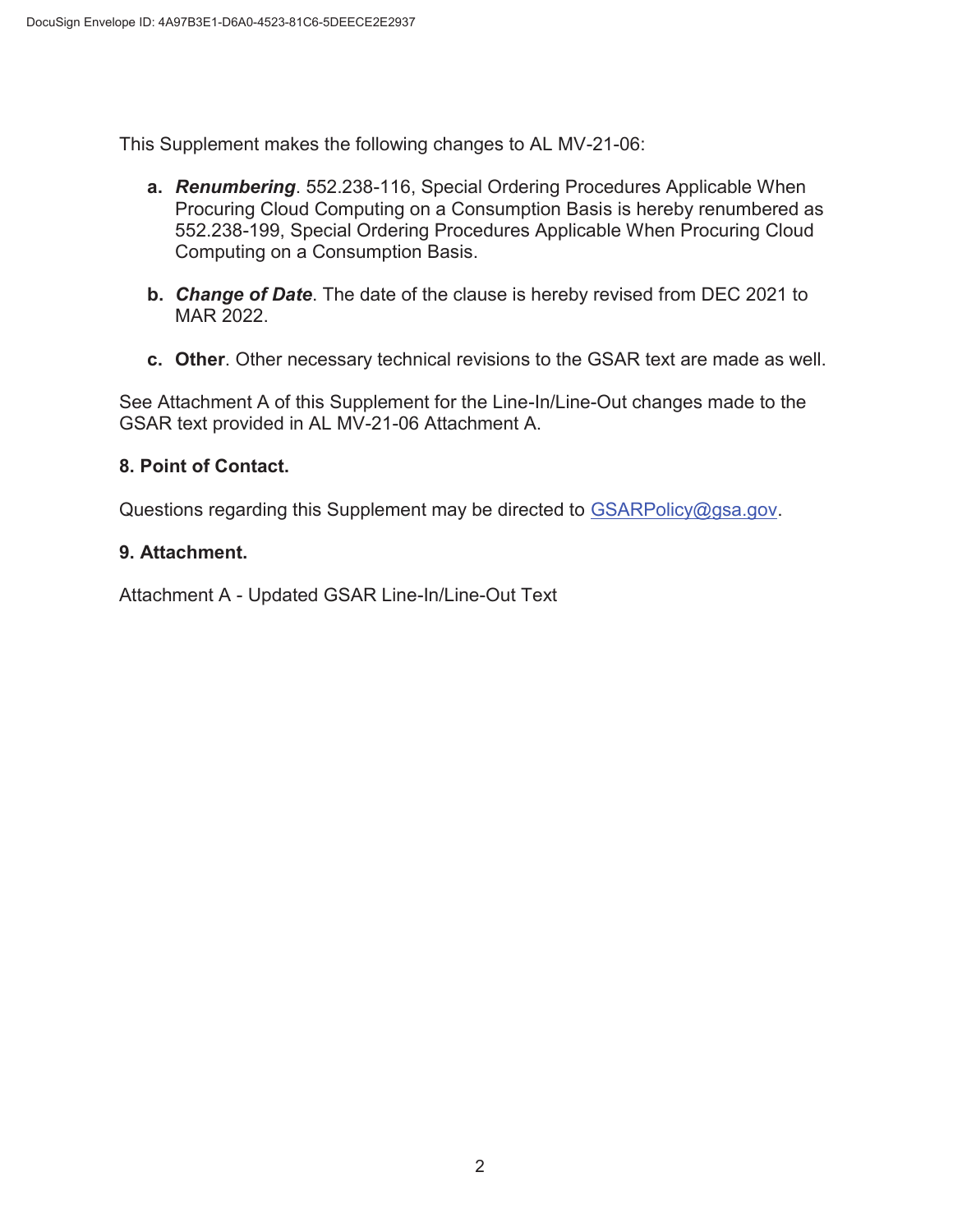## **Acquisition Letter (AL) MV-21-06 Supplement 1**

### **Attachment A Updated GSAR Line-In/Line-Out Text**

#### **GSAM Baseline: AL MV-21-06 Attachment A and GSAR Change 152 effective 3/28/2022**  • Additions to baseline made are indicated by **[bold text in brackets]**

• Deletions to baseline made are indicated by strikethroughs

• Five asterisks (\* \* \* \* \*) indicate that there are no revisions between the preceding and following sections

• Three asterisks (\* \* \*) indicate that there are no revisions between the material shown within a subsection

 $\overline{\phantom{a}}$  , and the contribution of the contribution of the contribution of the contribution of the contribution of the contribution of the contribution of the contribution of the contribution of the contribution of the

PART 538 - FEDERAL SUPPLY SCHEDULE CONTRACTING

\* \* \* \* \*

Subpart 538.2 - Establishing and Administering Federal Supply Schedules

\* \* \* \* \*

538.273 FSS solicitation provisions and contract clauses.

\* \* \* \* \*

 $(d) * * * *$ 

(5) 552.238-81, Price Reductions.

(i) Use Alternate I for Federal Supply Schedules with Transactional Data Reporting requirements. This alternate clause is used when vendors agree to include clause 552.238-80 Alternate I in the contract.

(ii) Except when contracts contain Alternate I, us clause 552.238-81 Price Reductions (DEC 2021)(DEVIATION) when clause 552.238-116**[199]**, Special Ordering Procedures Applicable when Procuring Cloud Computing on a Consumption Basis (DEC 2021) is included in the contract.

\* \* \*

(36)**[(99)]** 552.238-116**[199]**, Special Ordering Procedures Applicable When Procuring Cloud Computing on a Consumption Basis (DEC 2021). Use only in FSS solicitations and contracts for cloud computing services offered on a consumption basis under Special Item Number (SIN) 518210C (previously 132-40) or successor SINs within the Information Technology (IT) Category (previously Schedule 70).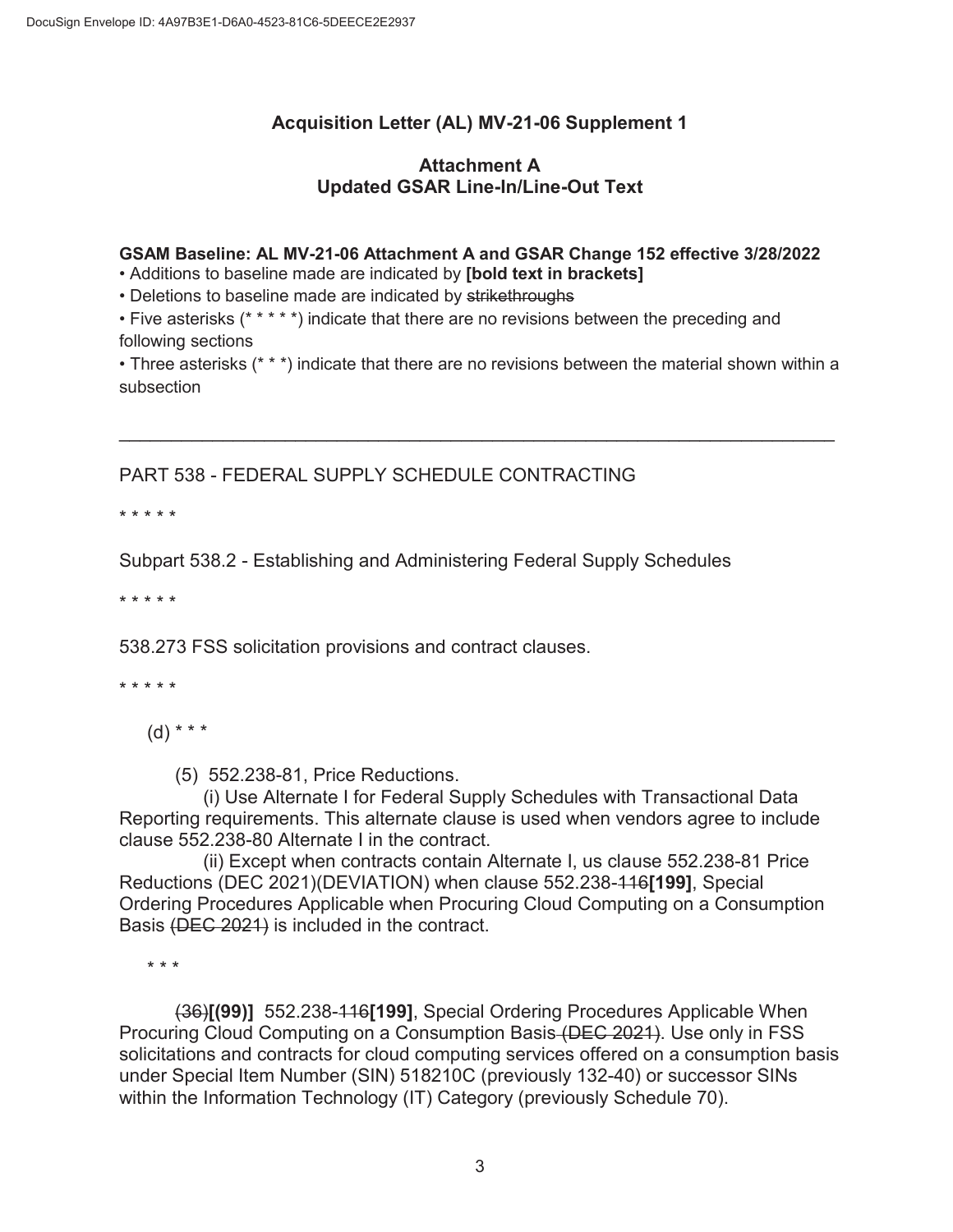\* \* \* \* \*

PART 552 - SOLICITATION PROVISIONS AND CONTRACT CLAUSES

\* \* \* \* \*

Subpart 552.2 - Text of Provisions and Clauses<br>\* \* \* \* \*

552.238-116**[199]** Special Ordering Procedures Applicable when Procuring Cloud Computing on a Consumption Basis**[.]**(DEC 2021)

As directed by Acquisition Letter MV-21-06, GSA FSS Contracting Officers shall insert the following clause in contracts offering cloud computing services on a consumption basis under Special Item Number (SIN) 518210C (previously 132-40) or successor SINs within the Information Technology (IT) Category (previously Schedule 70):

SPECIAL ORDERING PROCEDURES APPLICABLE WHEN PROCURING CLOUD COMPUTING ON A CONSUMPTION BASIS (DEC 2021**[MAR 2022]**)

(a) Definitions.

(1) "Capital asset" has the meaning given the term by Office of Management and Budget (OMB) Circular A-11 Capital Programming Guide and any amendatory or superseding document(s) thereto.

\* \* \*

(3) The Ordering Activity Contracting Officer may request a scope review by contacting FAS ITC at [cloud-sin-rfi@gsa.gov.](mailto:cloud-sin-rfi@gsa.gov)

(End of clause)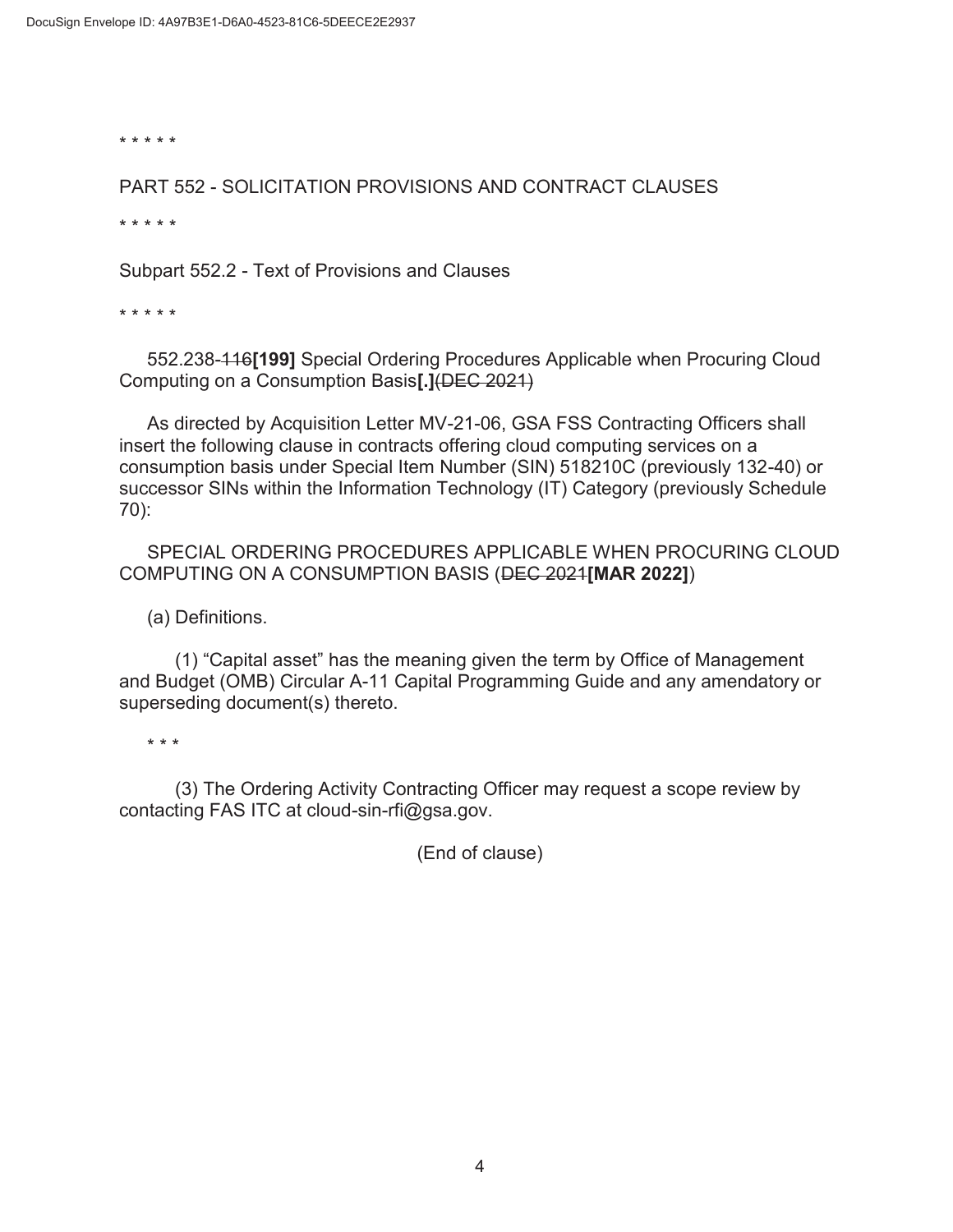

**Office of Government-wide Policy** 

Acquisition Letter MV-21-06

December 16, 2021

### MEMORANDUM FOR THE GSA ACQUISITION WORKFORCE

- FROM: JEFFREY A. KOSES Jeffrey a. koses SENIOR PROCUREMENT EXECUTIVE OFFICE OF ACQUISITION POLICY (MV)
- SUBJECT: Procurement of Cloud Computing on a Consumption Basis under the Federal Supply Schedule Program

DocuSigned by:

### **1. Purpose.**

This acquisition letter establishes special ordering procedures for buying commercial cloud computing services on a consumption basis under the Federal Supply Schedule (FSS) program, including the necessary controls and limitations.

This acquisition letter does not replace or restrict existing practices for acquiring cloud computing services, but rather introduces procedures that may be used when an ordering activity wishes to acquire cloud computing on a consumption basis.

These procedures follow many commercial best practices by providing a method to pay for cloud services based on actual consumption without the need to obligate the entirety of available funds at the start of the contract.

This policy is limited to consumption-based offerings under Special Item Number (SIN) 518210C (previously 132-40) or successor SINs within the Information Technology (IT) Category (previously Schedule 70).

The procedures authorized by this acquisition letter cannot be used for the acquisition, maintenance, or modification of capital assets.<sup>1</sup>

<sup>1</sup> Capital assets, as defined in the Office of Management and Budget (OMB) Circular A-11, Capital Programming Guide v3.0 (page 2) "...are land (including parklands), structures, equipment (including motor and aircraft fleets), and intellectual property (including software) which are used by the Federal Government and have an estimated useful life of two years or more. Capital assets exclude items acquired for resale in the ordinary course of operations or held for the purpose of physical consumption,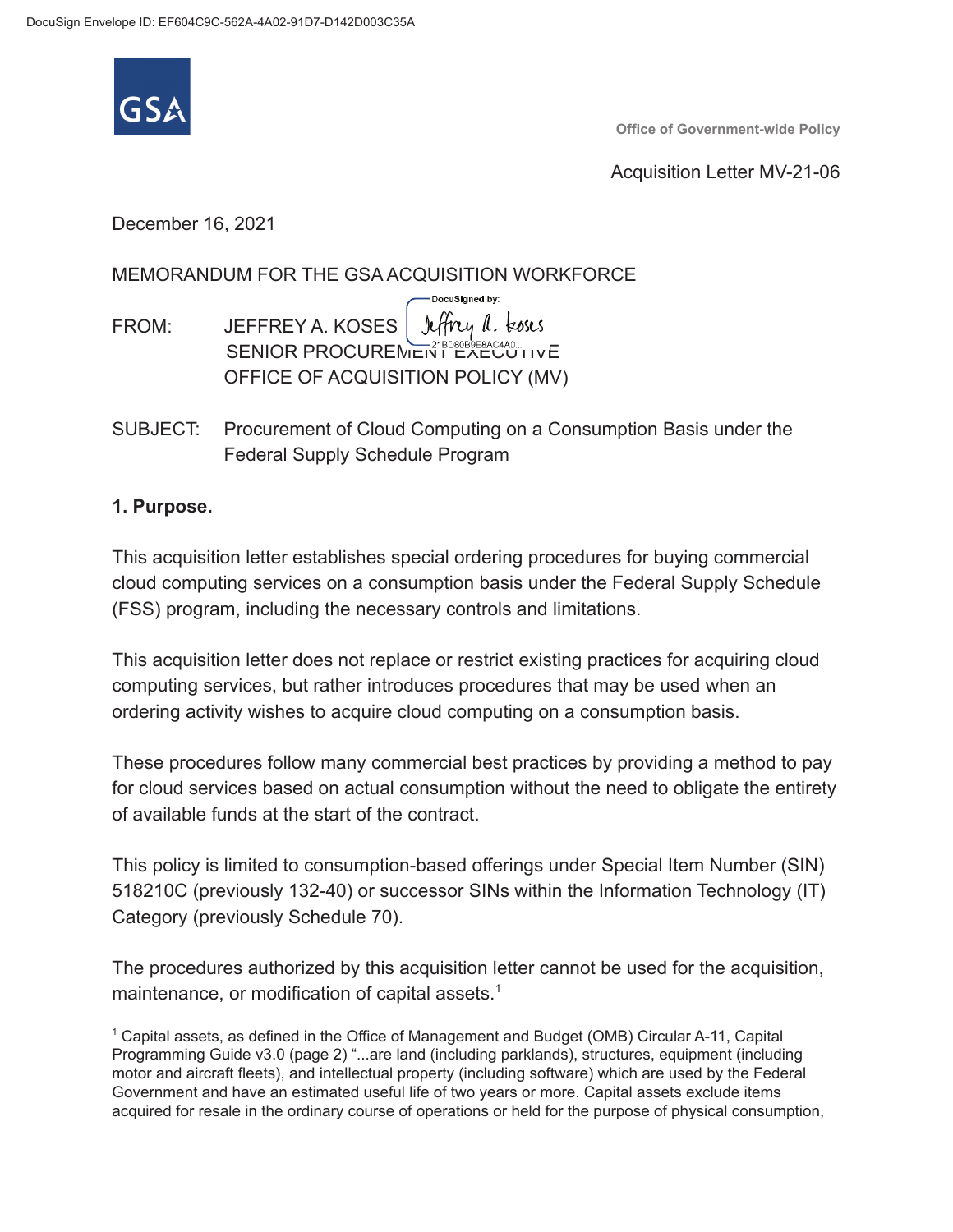## **2. Background.**

The National Institute of Standards and Technology (NIST) defines "cloud computing" as:

"...a model for enabling ubiquitous, convenient, on-demand network access to a shared pool of configurable computing resources (e.g., networks, servers, storage, applications, and services) that can be rapidly provisioned and released with minimal management effort or service provider interaction. This cloud model is composed of five essential characteristics, three service models, and four deployment models."2

| The NIST Definition of Cloud Computing (Special Publication 800-145) <sup>3</sup>                                         |                                                                                                             |                                                                              |  |
|---------------------------------------------------------------------------------------------------------------------------|-------------------------------------------------------------------------------------------------------------|------------------------------------------------------------------------------|--|
| <b>Essential Characteristics</b>                                                                                          | <b>Service Models</b>                                                                                       | <b>Deployment Models</b>                                                     |  |
| 1. On-demand self-service<br>2. Broad network access<br>3. Resource pooling<br>4. Rapid elasticity<br>5. Measured service | 1. Software as a Service (SaaS)<br>2. Platform as a Service (PaaS)<br>3. Infrastructure as a Service (laaS) | 1. Private cloud<br>2. Community cloud<br>3. Public cloud<br>4. Hybrid cloud |  |

Cloud computing's essential characteristics include on-demand self-service, which allows a customer to provision computing capabilities without human interaction with each service provider; rapid elasticity, which allows customers to quickly increase and decrease their cloud usage as necessary; and measured service, which entails cloud systems automatically controlling and optimizing resource use by leveraging a metering capability, typically on a pay-per-use or charge-per-use basis.

A popular way to acquire cloud computing services in the private sector is on a consumption basis, which has a customer paying for only what it uses. This is a commercial best practice because it promotes cost efficiency and supports technological innovation.<sup>4</sup> Federal agencies generally purchase cloud computing

such as operating materials and supplies. The cost of a capital asset is its full life-cycle cost, including all direct and indirect costs for planning, procurement (purchase price and all other costs incurred to bring it to a form and location suitable for its intended use), operations and maintenance (including service contracts), and disposal. Capital assets may or may not be capitalized (i.e., recorded on an entity's balance sheet) under Federal accounting standards." The Capital Programming Guide can be found at: [https://www.whitehouse.gov/wp-content/uploads/2021/01/capital\\_programming\\_guide.pdf](https://www.whitehouse.gov/wp-content/uploads/2021/01/capital_programming_guide.pdf)

<sup>&</sup>lt;sup>2</sup> Special Publication (SP) 800-145, The NIST Definition of Cloud Computing, September 2011: <https://csrc.nist.gov/publications/detail/sp/800-145/final>

 $3$  Ibid.

<sup>&</sup>lt;sup>4</sup> For the purposes of this acquisition letter, the terms "consumption basis" or "consumption-based" mean any offering that is metered and accrues charges on a predetermined periodic basis (e.g., per second,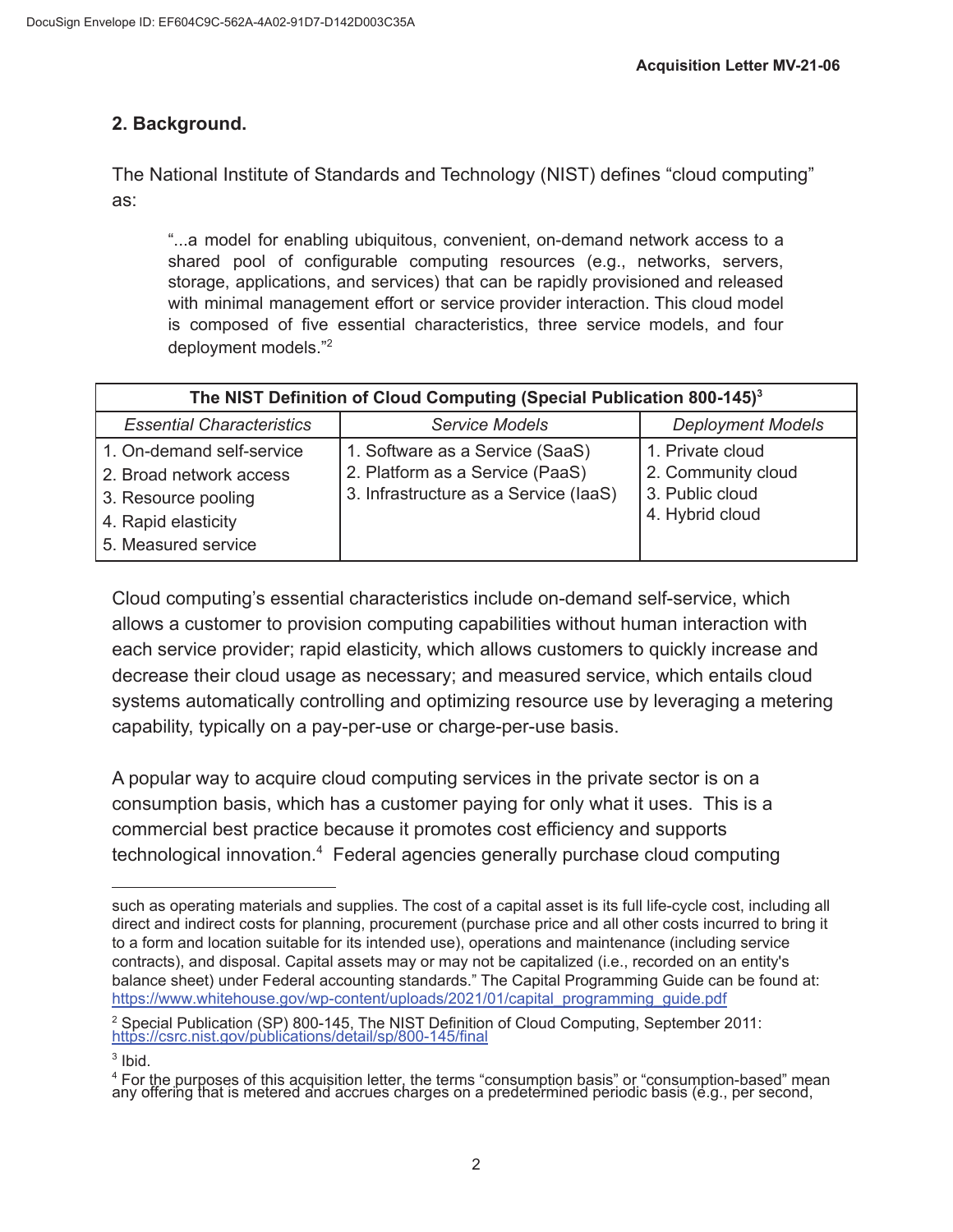services in a fixed increment for a lump sum, which does not fully leverage all of cloud computing's core benefits, particularly on-demand self-service, rapid elasticity, and measured service.

Cloud computing services are often difficult to estimate because of unanticipated spikes in demand. For example, cloud computing needs may spike when new technologies emerge or in response to external events such as cyber attacks, natural disasters, pandemics, or even enactment of legislation. Consumption-based buying is well suited for these scenarios because it provides the flexibility to match capacity to demand.

Federal agencies often obligate all funds at the start of the contract to ensure funds are available in the event of an unanticipated spike in demand. Upfront obligations do not prevent agencies from buying on a consumption basis, as obligated funds can be drawn down on an on-demand basis. Nevertheless, this practice is comparatively inflexible because any remaining funds cannot be quickly reprovisioned for other uses if actual consumption is lower than expected.

GSA anticipates adding flexibility for new ways to purchase cloud computing on a consumption basis will increase competition, as better alignment with commercial practices will encourage new entrants to the FSS program. With a contract structure more closely tied to actual demand, this approach also provides greater flexibility to take advantage of improved technology and enhanced cyber security.

The key benefits of a consumption model are flexibility and mirroring commercial practice. However, consumption purchasing is not the best fit for every requirement. For example, for users with highly stable and predictable needs, an upfront commitment may lead to better pricing.

GSA's industry stakeholders stated combinations of these pricing models are the best practice. For instance, an organization might have mostly predictable requirements but will occasionally need additional services to respond to unplanned spikes in demand. The best strategy for that organization might be an upfront commitment at discounted rates to satisfy their predictable requirements and then acquiring additional services on a consumption-basis as needed. As such, the Special Ordering Procedures established by this policy support combinations of pricing models within a single task order.

hour, week, or month) and is billed based on actual usage during an elapsed period with predetermined pricing or discounts.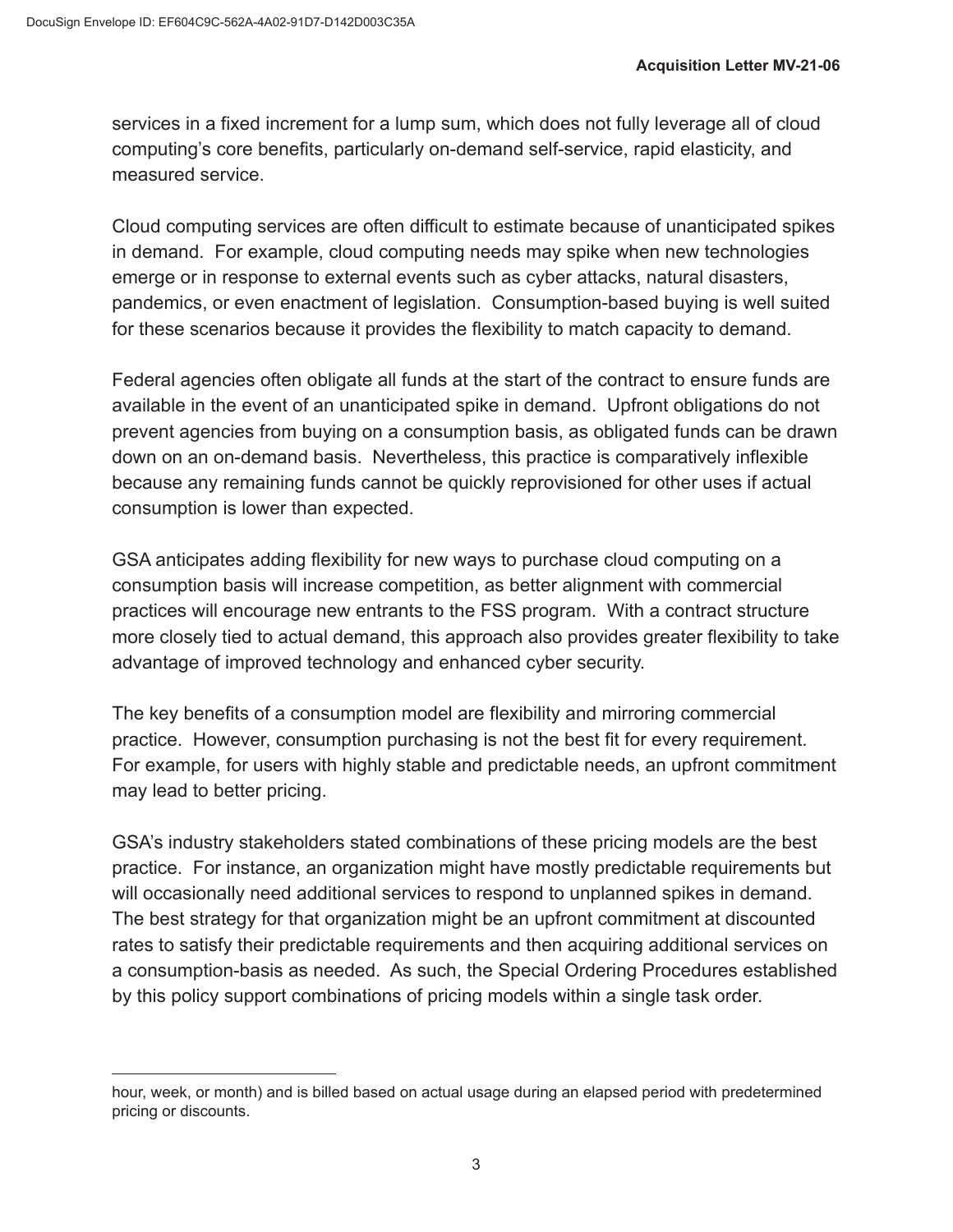# **3. Authority.**

- a. 41 U.S.C. 152(3) and 41 U.S.C. 501 authorize GSA to establish procedures for the FSS program (see Federal Acquisition Regulation (FAR) 8.401).
- b. FAR 1.102(d), Statement of Guiding Principles for the Federal Acquisition System, states: "*In exercising initiative, Government members of the Acquisition Team may assume if a specific strategy, practice, policy or procedure is in the best interests of the Government and is not addressed in the FAR, nor prohibited by law (statute or case law), Executive Order or other regulation, that the strategy, practice, policy or procedure is a permissible exercise of authority."*
- *c.* FAR 8.403(b) provides that GSA may establish special ordering procedures for a particular FSS offering.
- d. General Services Administration Acquisition Regulation (GSAR) section 501.370 authorizes the GSA Senior Procurement Executive to issue an acquisition letter to provide interim acquisition policies, procedures, and guidance for a specific period of time or until such time that it can be incorporated into the General Services Administration Acquisition Manual (GSAM) or FAR, as applicable.
- e. GSAM section 501.404 authorizes the Senior Procurement Executive to issue class deviations to the GSAM, which includes regulatory GSAR sections.

## **4. Effective Date.**

This acquisition letter is effective immediately and remains in effect until rescinded or incorporated in the FAR or GSAM.

# **5. Key Concepts.**

When buying on a consumption basis, the contracting officer will compete and issue a "requirements task order." Such a task order is not the same as a requirements contract as described at FAR 16.503, but is a means to provide for all actual purchase requirements of the ordering activity during the specific period.

To ensure fiscal control, establish a task order ceiling and ensure a robust consumption monitoring approach. This may be done through contractor provided tools and dashboards.

To maximize agency flexibility, consumption-based task orders may be incrementally funded based on usage patterns.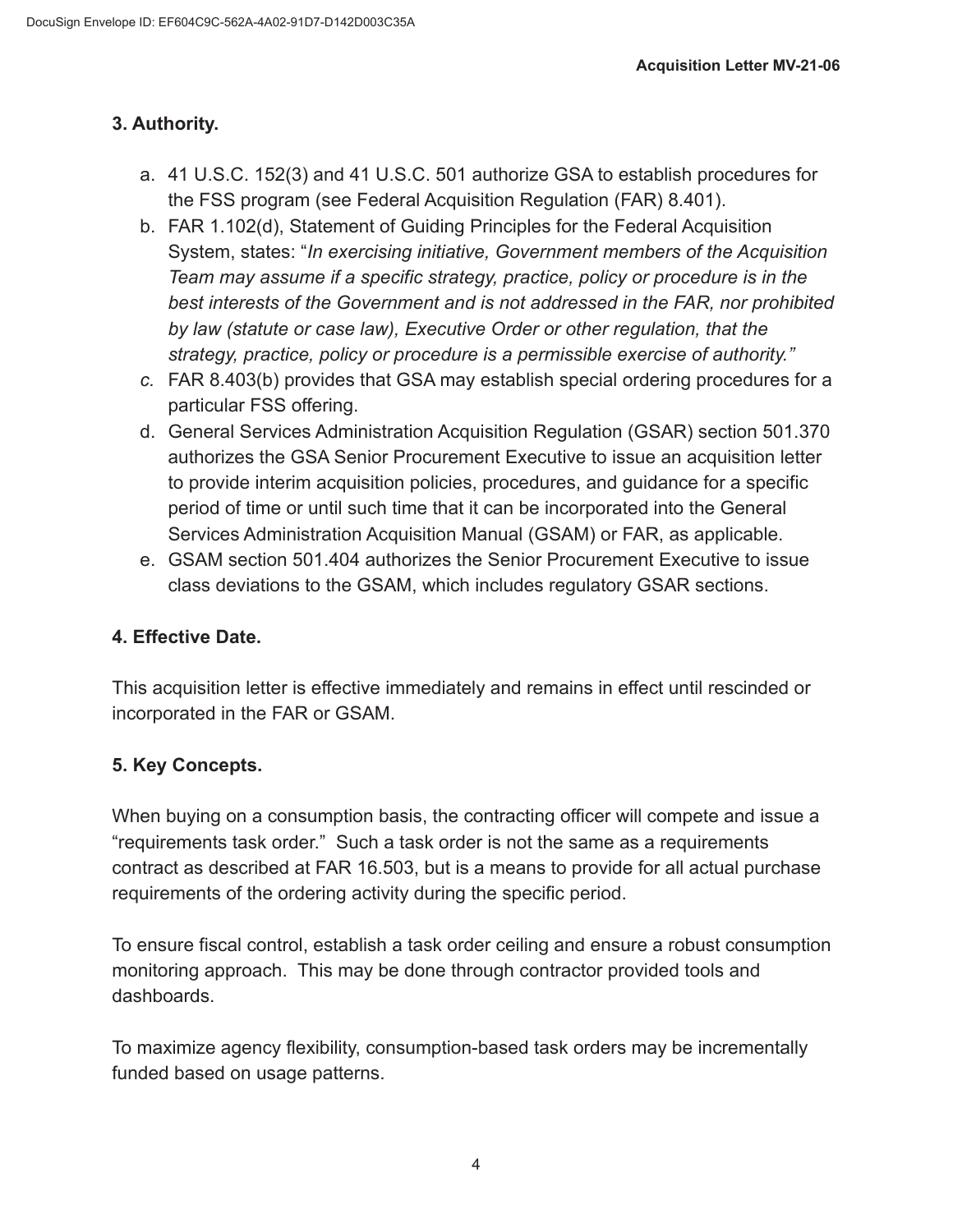The FSS Price Reductions clause is not applicable to buying cloud on a consumption basis.

## **6. Applicability.**

This acquisition letter—

- a. Applies to the acquisition of cloud computing services on a consumption basis under Special Item Number (SIN) 518210C (previously 132-40) or successor SINs within the Information Technology (IT) Category (previously Schedule 70); and
- b. May be relied upon by authorized users of GSA sources of supply to the extent that it does not conflict with their own organization-specific procedures.

## **7. Requirements.**

- a. *FSS solicitation updates*. The Federal Acquisition Service (FAS) must amend FSS solicitations containing SIN 518210C or 132-40 to incorporate the class deviation shown in Attachment A, which prescribes the following:
	- 1. A deviation to the Price Reductions clause (GSAR 552.238-116) that makes price reductions inapplicable to cloud computing services offered on a consumption basis under SIN 518210C (previously 132-40) or successor SINs within the IT Category; and
	- 2. A Special Ordering Procedures clause that contains procedures, limitations, and controls.<sup>5</sup>
- b. *Requirements for incorporating the Special Ordering Procedures clause (GSAR 552.238-116) and the Price Reductions clause (GSAR 552.238-81) deviation in the contract*.
	- 1. The contractor must identify in their price list which offerings are available to be ordered on a consumption basis.
	- 2. The Special Ordering Procedures clause (GSAR 552.238-116), Price Reductions clause (GSAR 552.238-81) deviation, $6$  and price list identifying consumption-based offerings, must be incorporated in the

<sup>5</sup> Attachment A provides the class deviation needed to implement this acquisition letter. Attachment B provides additional information to explain the policy rationale behind the changes discussed in Attachment A.

 $6$  Alternate I of the Price Reductions clause will still apply to the contract if the contract contains Transactional Data Reporting requirements.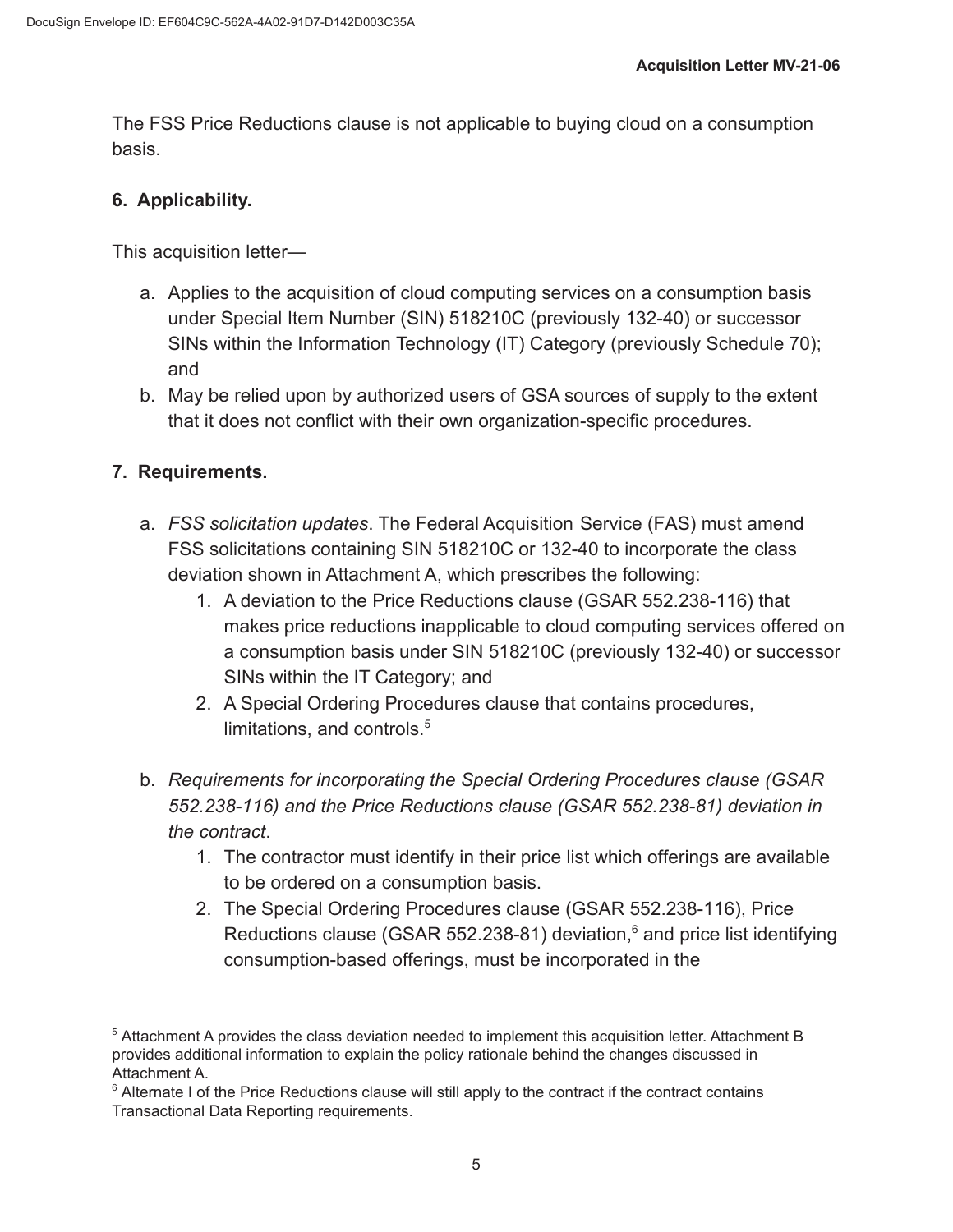contract at the time of award or via a bilateral contract modification in order to take effect.

- c. *Requirements for contracts without access to transactional data*. GSA FSS contracting officers shall use the procedures in GSAM 538.270-1 to evaluate FSS contract prices for consumption-based cloud computing offerings to ensure prices remain fair and reasonable prior to exercising an option for a contract that contains the Special Ordering Procedures clause (GSAR 552.238-116) and the Price Reductions clause (GSAR 552.238-81) deviation.
- d. *Program activities*.
	- 1. *Ordering Guide*. The FAS Office of IT Category (ITC) will release an ordering guide to assist ordering activities purchasing cloud computing on a consumption basis under the FSS program.
		- i. The guide will provide instructions on how to implement the controls contained within the Special Ordering Procedures clause prescribed in Attachment A;
		- ii. The guide will describe how ordering activities may request assistance for applying these procedures; and
		- iii. The guide will be posted on GSA.gov.
	- 2. *Program Management.* This authority is contingent upon FAS administering all FSS Special Item Numbers with consumption-based cloud computing offerings within a single division.

# **8. Evaluation.**

GSA seeks to understand the benefits and challenges of buying cloud computing on a consumption basis. Accordingly, FAS ITC shall brief the Office of Acquisition Policy within one year of implementation, and at least annually thereafter, on whether use of this policy results in cost transparency and efficiency, increased cyber security and more robust competition.

# **9. Point of Contact.**

Any questions regarding this acquisition letter may be directed to the General Services Acquisition Policy Division at [GSARPolicy@gsa.gov.](mailto:GSARPolicy@gsa.gov)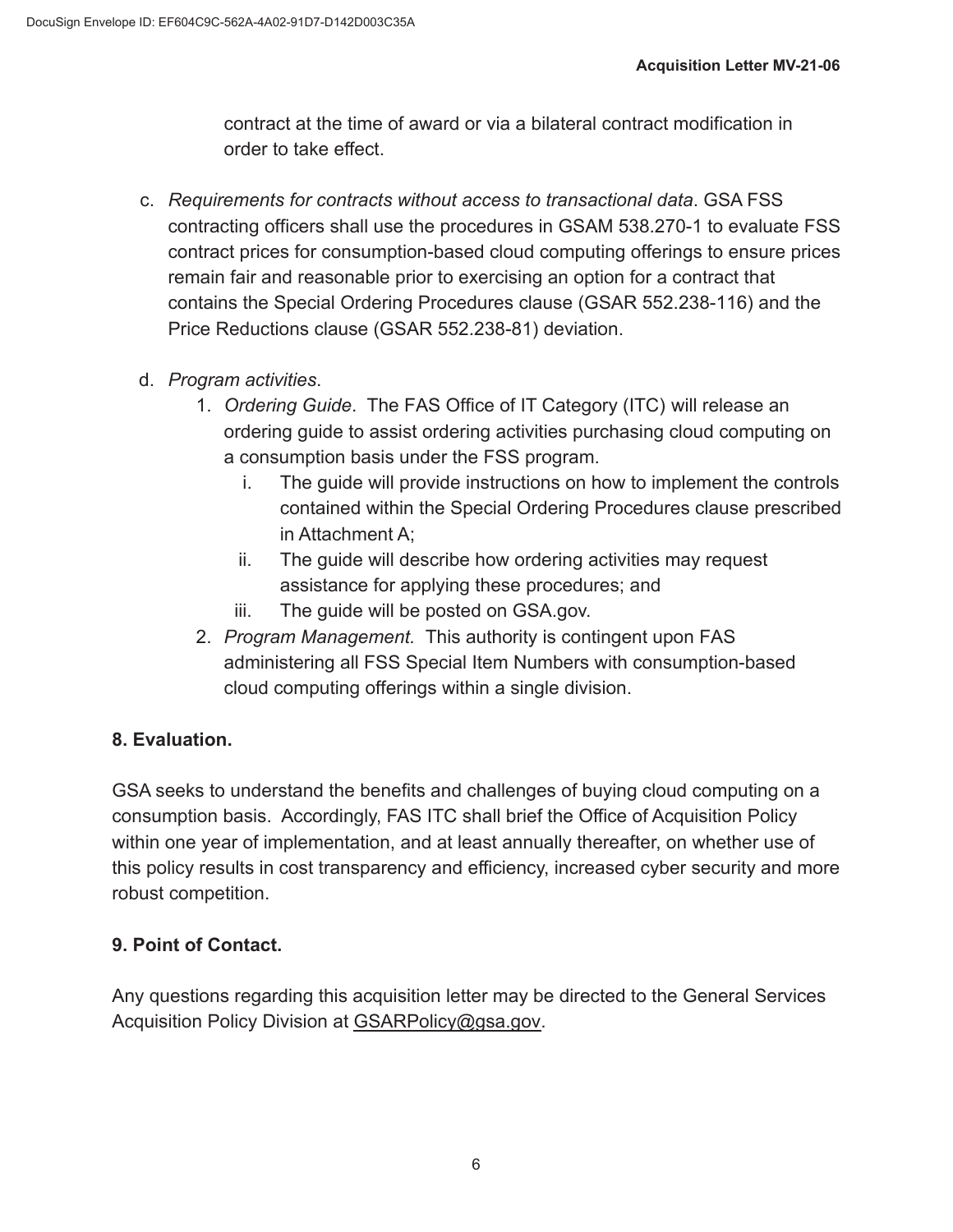# **Attachments**

Attachment A - GSAR Class Deviation Attachment B - Rationale for Policy Changes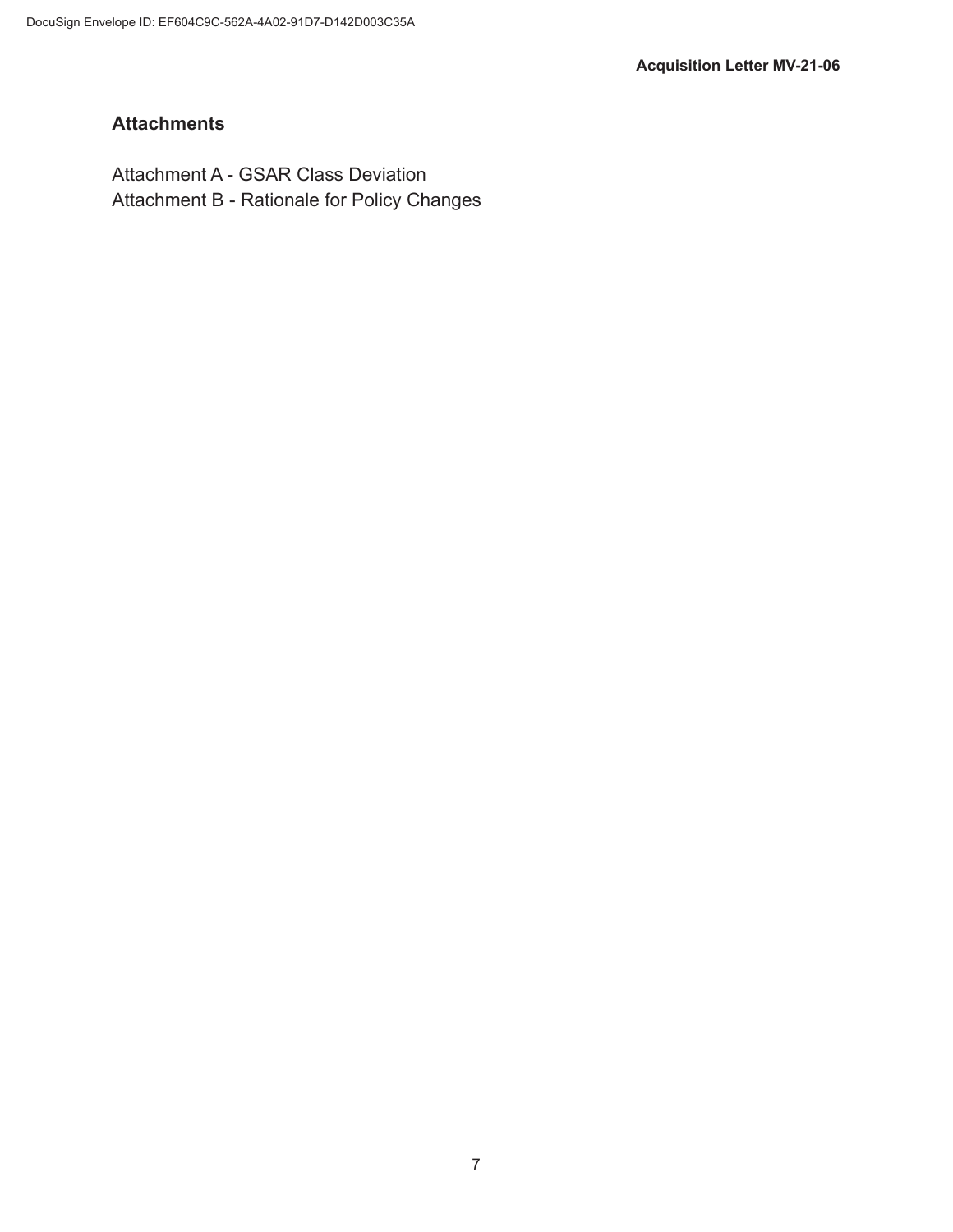### **Attachment A**

## **General Services Administration Acquisition Regulation (GSAR) Class Deviation**

The baseline for the following line-in/line-out text is Change 140, effective November 5, 2021.

Additions are in **[bold/bracketed]** text. Deletions are in [strikethrough] text.

Asterisks are used to show that the preceding or following coverage currently in the GSAR remains unchanged:

- Five asterisks (\* \* \* \* \*) indicates a whole paragraph, including its subordinate paragraphs, is not changed.
- Three asterisks (\* \* \*) indicates the text at a subordinate level has changed but the higher-level paragraphs remain unchanged.

## **PART 538 - FEDERAL SUPPLY SCHEDULE CONTRACTING**

## **Subpart 538.2 - Establishing and Administering Federal Supply Schedules**

\* \* \* \* \*

### **538.273 FSS solicitation provisions and contract clauses.**

\* \* \* \* \*

(d) As prescribed in this paragraph, insert the following clauses as an addendum to Clause 52.212-4, Contract Terms and Conditions-Commercial Items:

\* \* \* \* \*

(5) 552.238-81, Price Reductions.

**[(i)]** Use Alternate I for Federal Supply Schedules with Transactional Data Reporting requirements. This alternate clause is used when vendors agree to include clause 552.238-80 Alternate I in the contract.

**[(ii) Except when contracts contain Alternate I, use clause 552.238-81 Price Reductions (DEC 2021) (DEVIATION) when clause 552.238-116, Special Ordering Procedures Applicable when Procuring Cloud Computing on a Consumption Basis (DEC 2021) is included in the contract.]** 

\* \* \* \* \*

**[(36) 552.238-116, Special Ordering Procedures Applicable When Procuring Cloud Computing on a Consumption Basis (DEC 2021). Use only in FSS solicitations and contracts for cloud computing services offered on a consumption basis under Special Item Number (SIN) 518210C (previously 132-40) or successor SINs within the Information Technology (IT) Category (previously Schedule 70).]**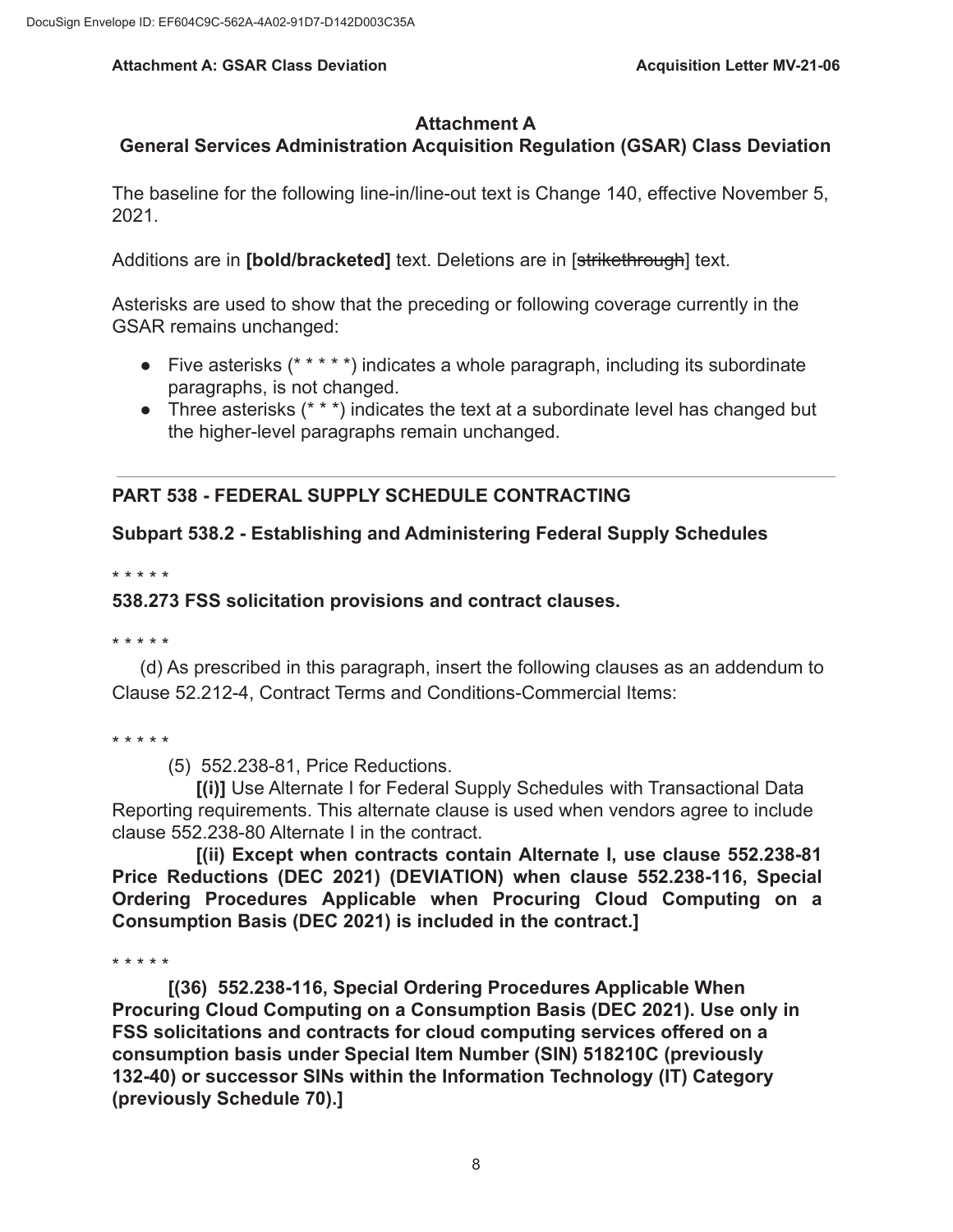\* \* \* \* \*

### **PART 552 - SOLICITATION PROVISIONS AND CONTRACT CLAUSES**

\* \* \* \* \*

### **Subpart 552.2 - Text of Provisions and Clauses**

\* \* \* \* \*

552.238-81 Price Reductions **(DEC 2021) (DEVIATION)** As prescribed in 538.273(d)(5) insert the following clause:

### Price Reductions **(DEC 2021) (DEVIATION)**

(a) Before award of a contract, the Contracting Officer and the Offeror will agree upon (1) the customer (or category of customers) which will be the basis of award, and (2) the Government's price or discount relationship to the identified customer (or category of customers). This relationship shall be maintained throughout the contract period. Any change in the Contractor's commercial pricing or discount arrangement applicable to the identified customer (or category of customers) which disturbs this relationship shall constitute a price reduction.

(b) During the contract period, the Contractor shall report to the Contracting Officer all price reductions to the customer (or category of customers) that was the basis of award. The Contractor's report shall include an explanation of the conditions under which the reductions were made.

(c)(1) A price reduction shall apply to purchases under this contract if, after the date negotiations conclude, the Contractor—

(i) Revises the commercial catalog, pricelist, schedule or other document upon which contract award was predicated to reduce prices;

(ii) Grants more favorable discounts or terms and conditions than those contained in the commercial catalog, pricelist, schedule or other documents upon which contract award was predicated; or

(iii) Grants special discounts to the customer (or category of customers) that formed the basis of award, and the change disturbs the price/discount relationship of the Government to the customer (or category of customers) that was the basis of award.

(2) The Contractor shall offer the price reduction to the eligible ordering activity with the same effective date, and for the same time period, as extended to the commercial customer (or category of customers).

(d) There shall be no price reduction for sales—

(1) To commercial customers under firm, fixed-price definite quantity contracts with specified delivery in excess of the maximum order threshold specified in this contract;

(2) To Federal agencies;

(3) Made to Eligible Ordering Activities identified in GSAR Clause 552.238-113 when the order is placed under this contract (and the Eligible Ordering Activities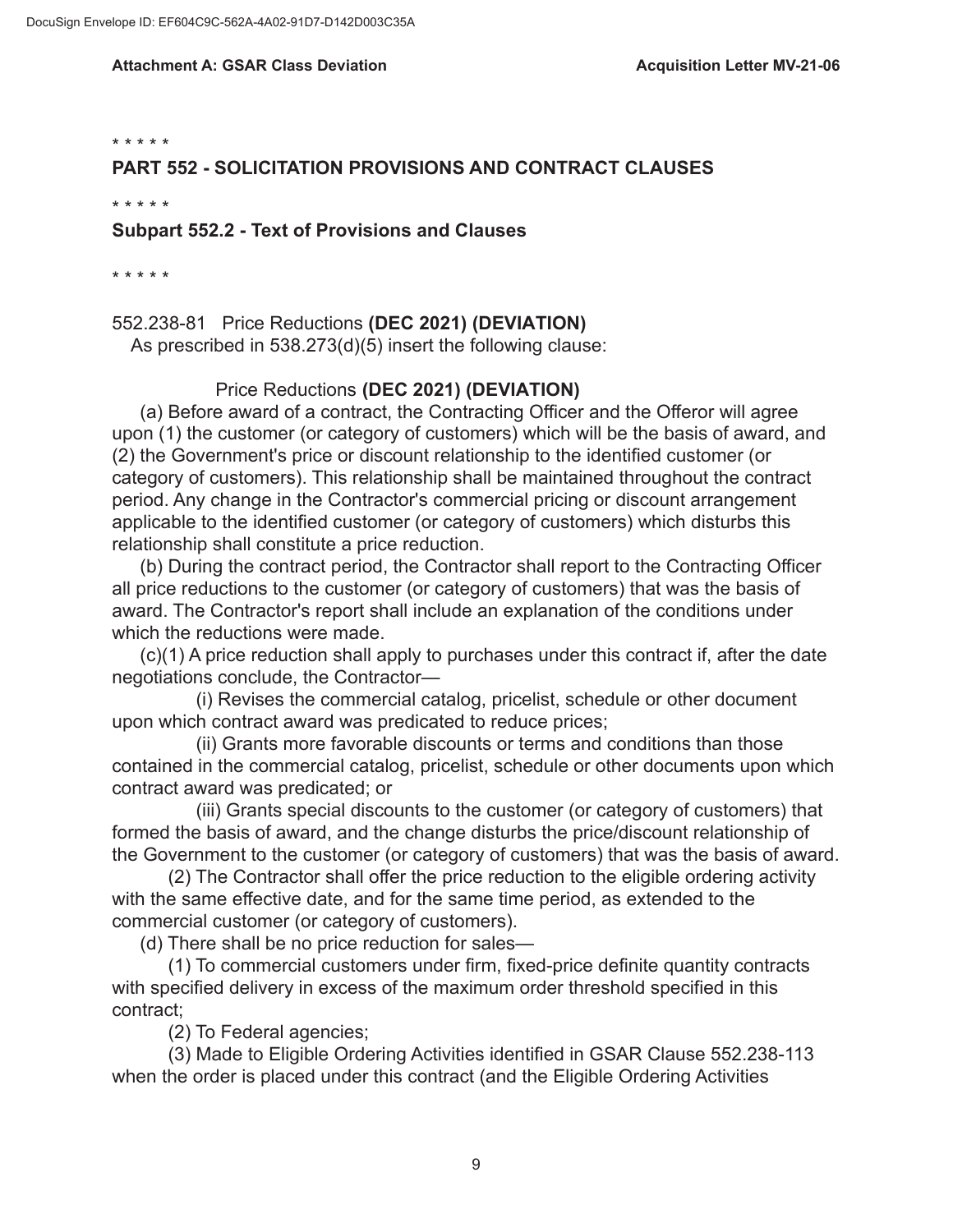identified in GSAR Clause 552.238-113 is the agreed upon customer or category of customer that is the basis of award); or

(4) Caused by an error in quotation or billing, provided adequate documentation is furnished by the Contractor to the Contracting Officer.**[ or;** 

**(5) Cloud computing services offered on a consumption basis under Special Item Number (SIN) 518210C (previously 132-40) or successor SINs within the Information Technology (IT) Category (previously Schedule 70).]** 

(e) The Contractor may offer the Contracting Officer a voluntary Governmentwide price reduction at any time during the contract period.

(f) The Contractor shall notify the Contracting Officer of any price reduction subject to this clause as soon as possible, but not later than 15 calendar days after its effective date.

(g) The contract will be modified to reflect any price reduction which becomes applicable in accordance with this clause.

(End of clause)

Alternate I (MAY 2019). As prescribed in 538.273(d)(5), substitute the following paragraph (a) and (b) for paragraphs (a), (b), (c), (d), (e), (f) and (g) of the basic clause:

(a) The Government may request from the Contractor, and the Contractor may provide to the Government, a temporary or permanent price reduction at any time during the contract period.

(b) The Contractor may offer the Contracting Officer a voluntary price reduction at any time during the contract period.

\* \* \* \* \*

**[552.238-116 Special Ordering Procedures Applicable when Procuring Cloud Computing on a Consumption Basis (DEC 2021)** 

**As directed by Acquisition Letter MV-21-06, GSA FSS Contracting Officers shall insert the following clause in contracts offering cloud computing services on a consumption basis under Special Item Number (SIN) 518210C (previously 132-40) or successor SINs within the Information Technology (IT) Category (previously Schedule 70):**

## **SPECIAL ORDERING PROCEDURES APPLICABLE WHEN PROCURING CLOUD COMPUTING ON A CONSUMPTION BASIS (DEC 2021)**

**(a)** *Definitions***.**

**(1) "Capital asset" has the meaning given the term by Office of Management and Budget (OMB) Circular A-11 Capital Programming Guide and any amendatory or superseding document(s) thereto.**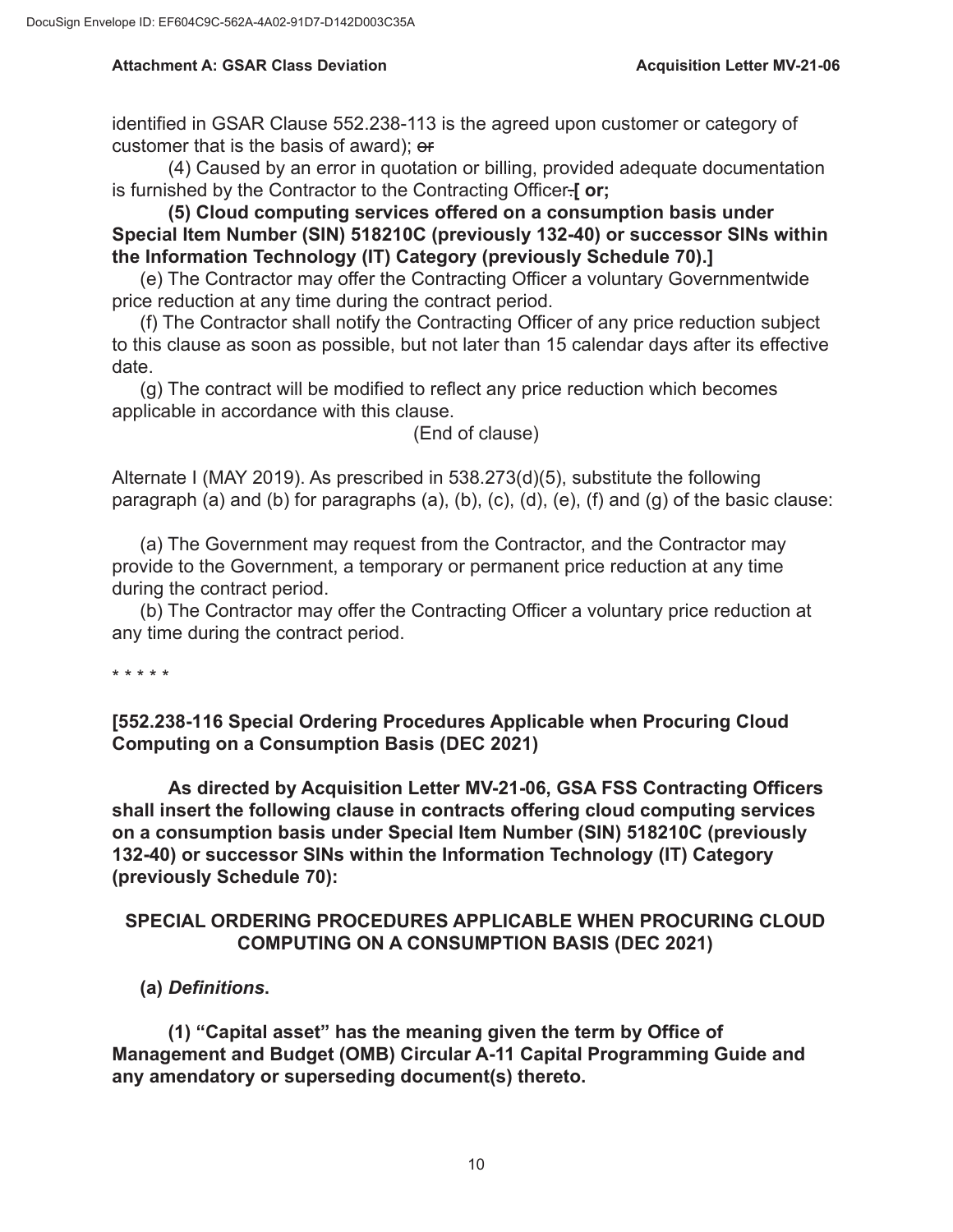**(2) "Cloud computing" has the meaning given the term by the National Institute of Standards and Technology in Special Publication (SP) 800–145 and any amendatory or superseding document(s) thereto.** 

**(3) "Consumption basis" or "consumption-based" means any offering that is metered with charges that accrue on a predetermined periodic basis (e.g., per second, minute, hour, week, month, or another per-unit basis) and is billed based on actual usage during an elapsed period with predetermined pricing or discounts.** 

**(4) "Requirements task order" means a task order that provides for filling all actual purchase requirements of a designated Ordering Activity during a specified contract period, with performance by the Contractor being scheduled when the Ordering Activity awards, or exercises options for, individual contract line items (CLINs) under the task order.** 

**(i) This task order type is appropriate when the Ordering Activity anticipates recurring requirements but cannot predetermine the precise quantities of services that it will need during a definite period.** 

**(ii) A requirements task order issued under a FSS contract is a single contract award as defined FAR 2.101. Individual CLINs executed and funded under this task order type are not considered to be second-tier instruments issued under the awarded task order.** 

**(iii) A requirements task order is not a requirements contract as described at FAR 16.503.** 

**(b)** *Ordering procedures***.** 

**(1) FAR 8.403(b) provides that GSA may establish special ordering procedures for a particular FSS offering.** 

**(2) The procedures in FAR subpart 8.4 apply to this contract, with the exceptions listed in this clause. If a requirement in this clause is inconsistent with FAR subpart 8.4, this clause takes precedence pursuant to FAR 8.403(b).** 

**(c)** *Applicability***.** 

**(1) The Ordering Activity Contracting Officer shall follow the procedures contained within this clause when placing an incrementally funded task order under this contract for cloud computing services on a consumption basis.**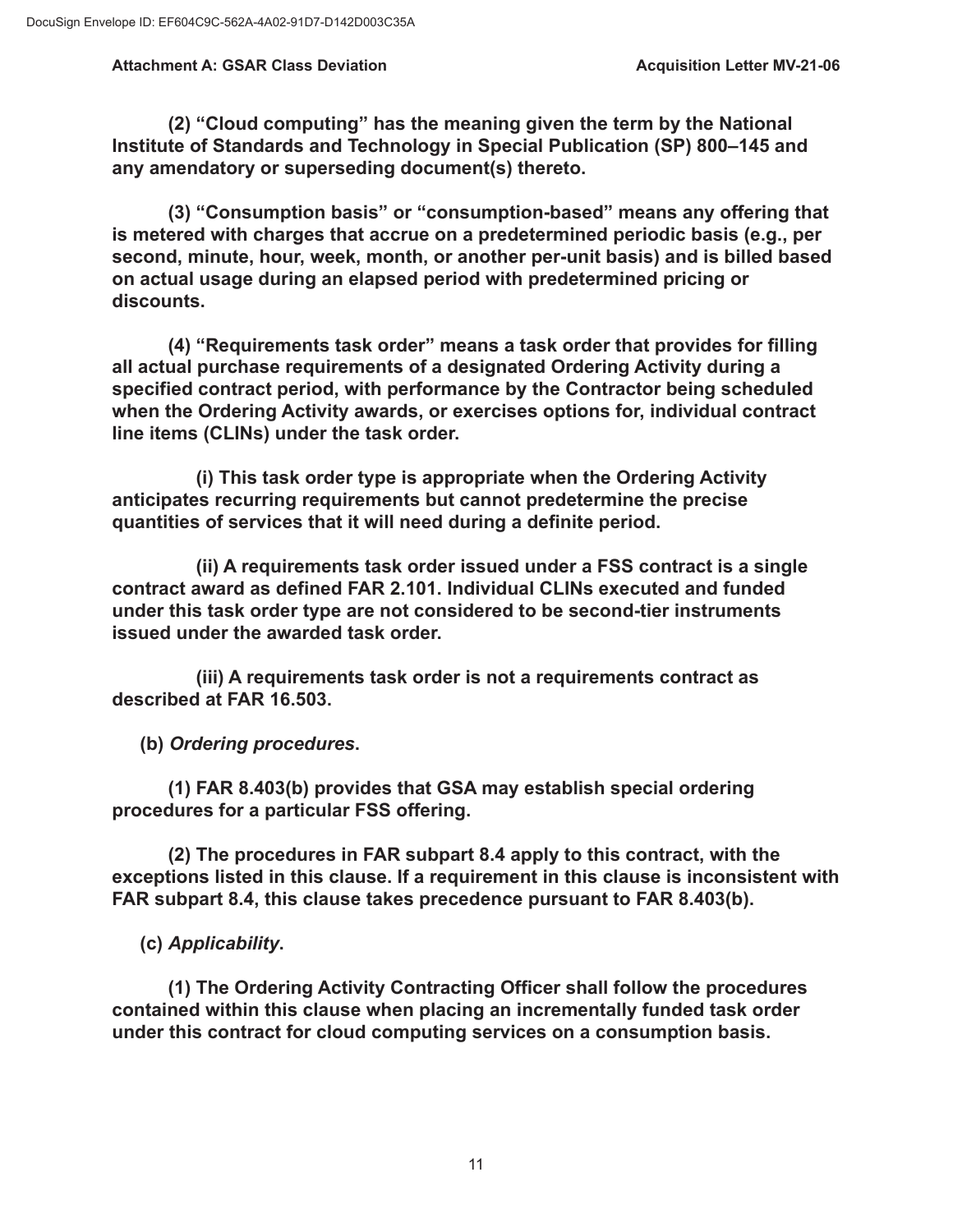**(2) The Ordering Activity Contracting Officer is permitted, but not required to, use the procedures contained within this clause for task orders that are not incrementally funded.** 

**(3) The Ordering Activity Contracting Officer shall not use the procedures contained within this clause for the acquisition, maintenance, or modification of capital assets.** 

**(d)** *Pricing.* 

**(1) The Ordering Activity Contracting Officer shall establish a task order ceiling price for all estimated requirements.** 

**(2) All cloud computing services offered under this FSS contract are considered fixed-price.** 

**(e)** *Task order type***. The Ordering Activity Contracting Officer shall use a requirements task order for cloud computing services procured on a consumption basis in accordance with this clause.** 

**(1) This task order type may include other contract types, such as firm-fixed-price, when procuring other offerings under this contract that are not being procured on a consumption-basis.** 

**(2)** *Estimates for cloud computing services to be procured on a consumption basis***.** 

**(i) The Ordering Activity Contracting Officer must state a realistic estimate of—** 

**(A) The consumption of cloud computing services in the task order solicitation; and** 

**(B) The total amount in dollars to be expended on cloud consumption in the task order.** 

**(ii) This estimate is not a representation to an Offeror or Contractor that the estimated consumption will be required or ordered, or that conditions affecting requirements will be stable or normal.** 

**(iii) The Ordering Activity Contracting Officer may obtain the estimate from records of previous requirements and consumption, or by other means, and should base the estimate on the most current information available.**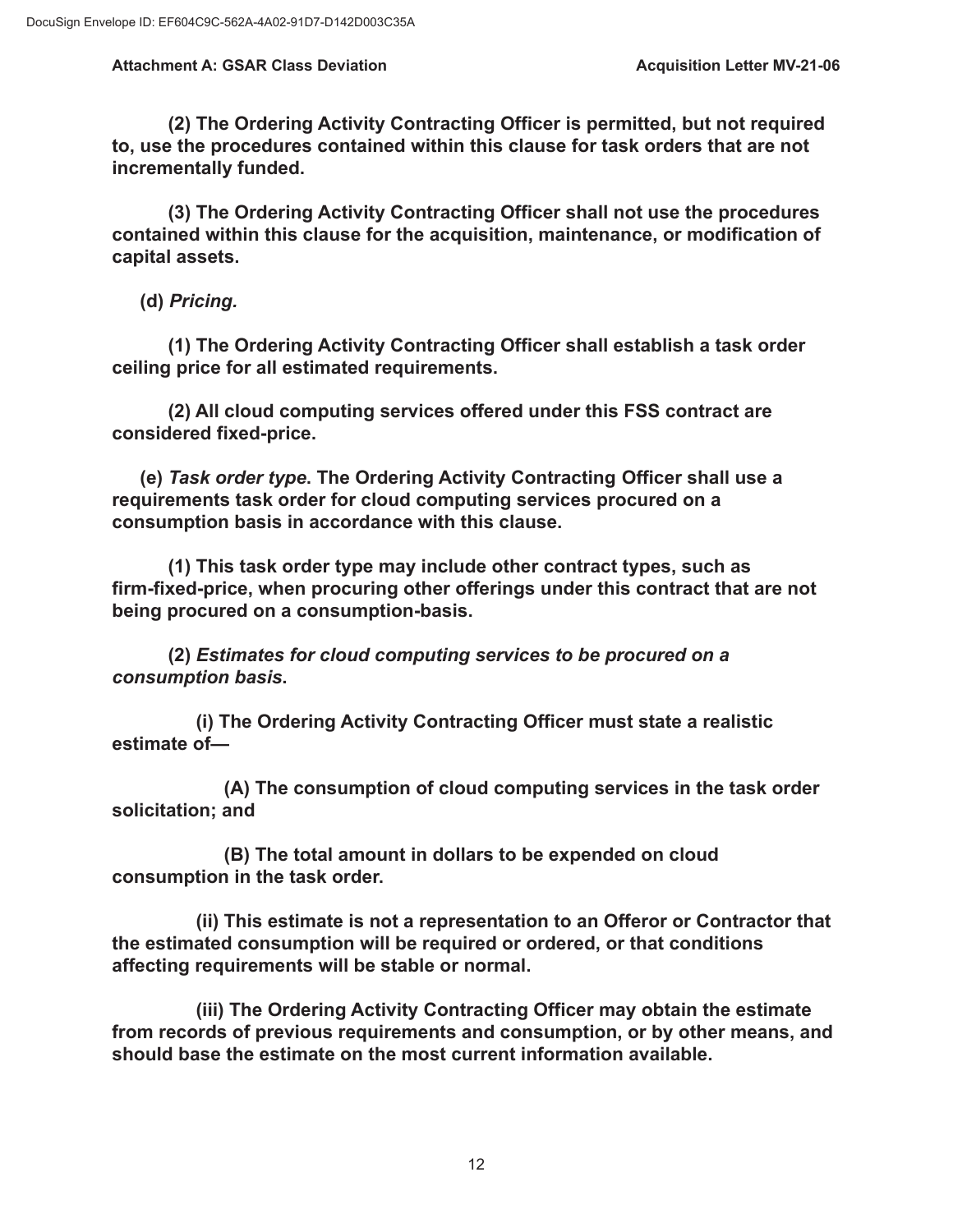**(iv) If the Government's requirements do not meet this estimate, that fact shall not constitute the basis for an equitable price adjustment.** 

**(3) All CLINs within the task order must include a defined scope with all services priced at the time of award.** 

**(f)** *Incremental funding.* 

**(1) The Ordering Activity may allot funds incrementally as the bona fide need arises for predefined and established fixed-priced procurement requirements on individual CLINs.** 

**(2) The Ordering Activity shall ensure sufficient funds are allotted to the task order—** 

**(i) At the time of award to cover the total amount payable to the Contractor for the awarded CLIN(s); and** 

**(ii) At the time an optional CLIN is exercised to cover the total amount payable to the Contractor for that optional CLIN.** 

**(3) Nothing in this clause shall be construed to supersede the Ordering Activity's contract funding policies.** 

**(g)** *Consumption monitoring.* 

**(1) The Contractor shall—** 

**(i) Provide, at no additional cost to the Government, access to tools that enable the Government to track its usage of cloud computing services offered on a consumption basis; or** 

**(ii) Notify the Ordering Activity Contracting Officer when total consumption reaches—** 

**(A) 50 percent and 75 percent of the ceiling price for each CLIN for consumption-based cloud computing services, or other milestones as agreed upon by the Contractor and the Ordering Activity Contracting Officer; and** 

**(B) 50 percent and 75 percent of the task order ceiling price, or other milestones as agreed upon by the Contractor and the Ordering Activity Contracting Officer.** 

**(2) The Ordering Activity Contracting Officer shall determine that the consumption monitoring capabilities offered by the Contractor will enable the**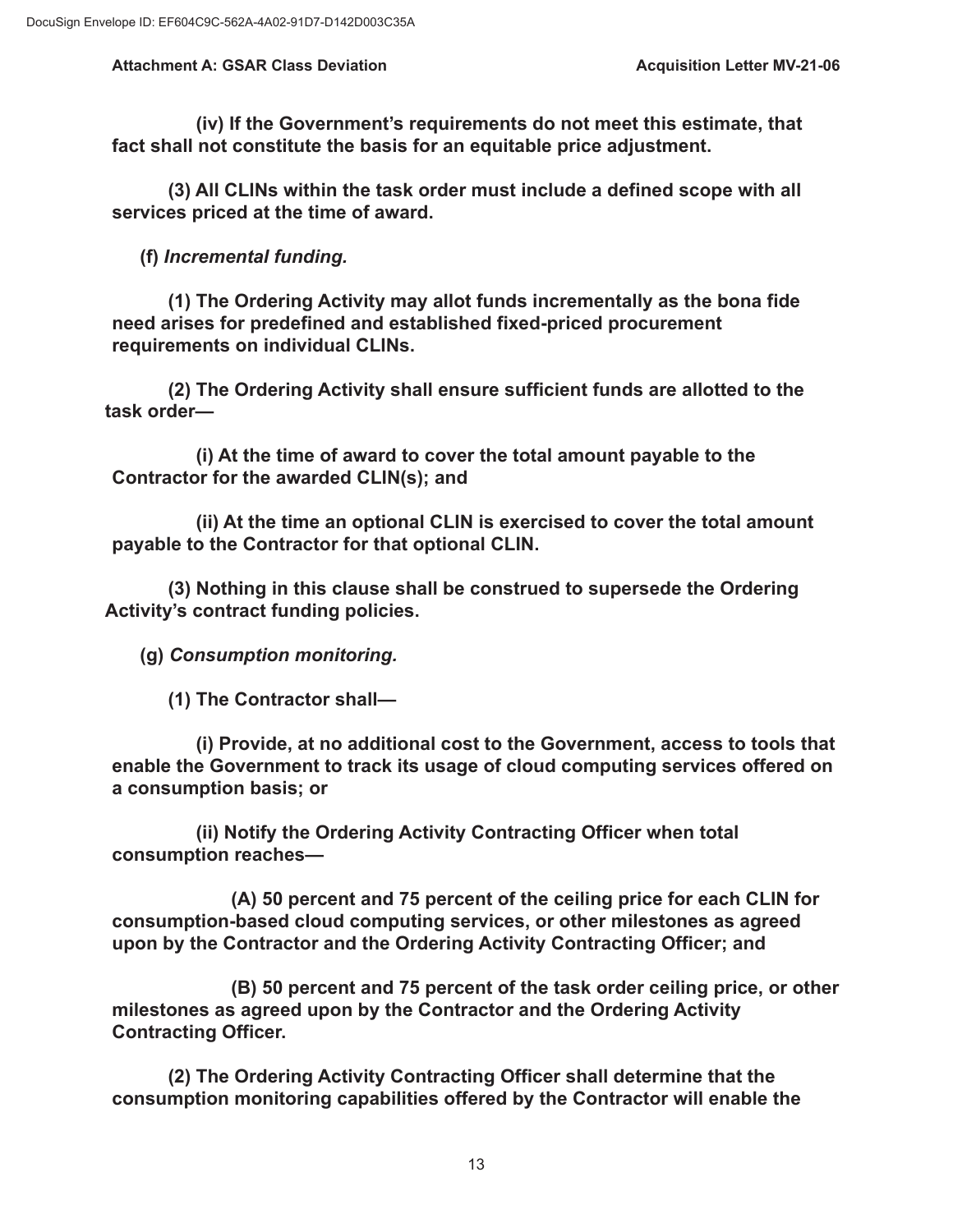**Government to adequately track its incurred costs before awarding a task order in accordance with this clause.** 

**(h)** *Limitation of funds.* 

**(1) The Government will not be obligated to pay the Contractor any amount in excess of the ceiling price in the task order, and the Contractor shall not be obligated to continue performance if doing so would exceed the ceiling price set forth in the task order.** 

**(2) The Ordering Activity Contracting Officer may use a Limitation of Funds clause when CLINs under the task order are incrementally funded.** 

**(i)** *Scope reviews.* 

**(1) The Ordering Activity Contracting Officer is encouraged to request a scope review from the GSA Federal Acquisition Service (FAS) Office of Information Technology Category (ITC) before placing a task order in accordance with these special ordering procedures.** 

**(2) The purpose of a scope review is to analyze whether the planned acquisition is—** 

**(i) compatible with the scope of Special Item Number (SIN) 518210C (previously 132-40) or successor SINs;** 

**(ii) utilizing recommended best practices; and** 

**(iii) not for the acquisition, maintenance, or modification of capital assets.** 

**(3) The Ordering Activity Contracting Officer may request a scope review by contacting FAS ITC at [cloud-sin-rfi@gsa.gov.](mailto:cloud-sin-rfi@gsa.gov)** 

**(End of clause)]**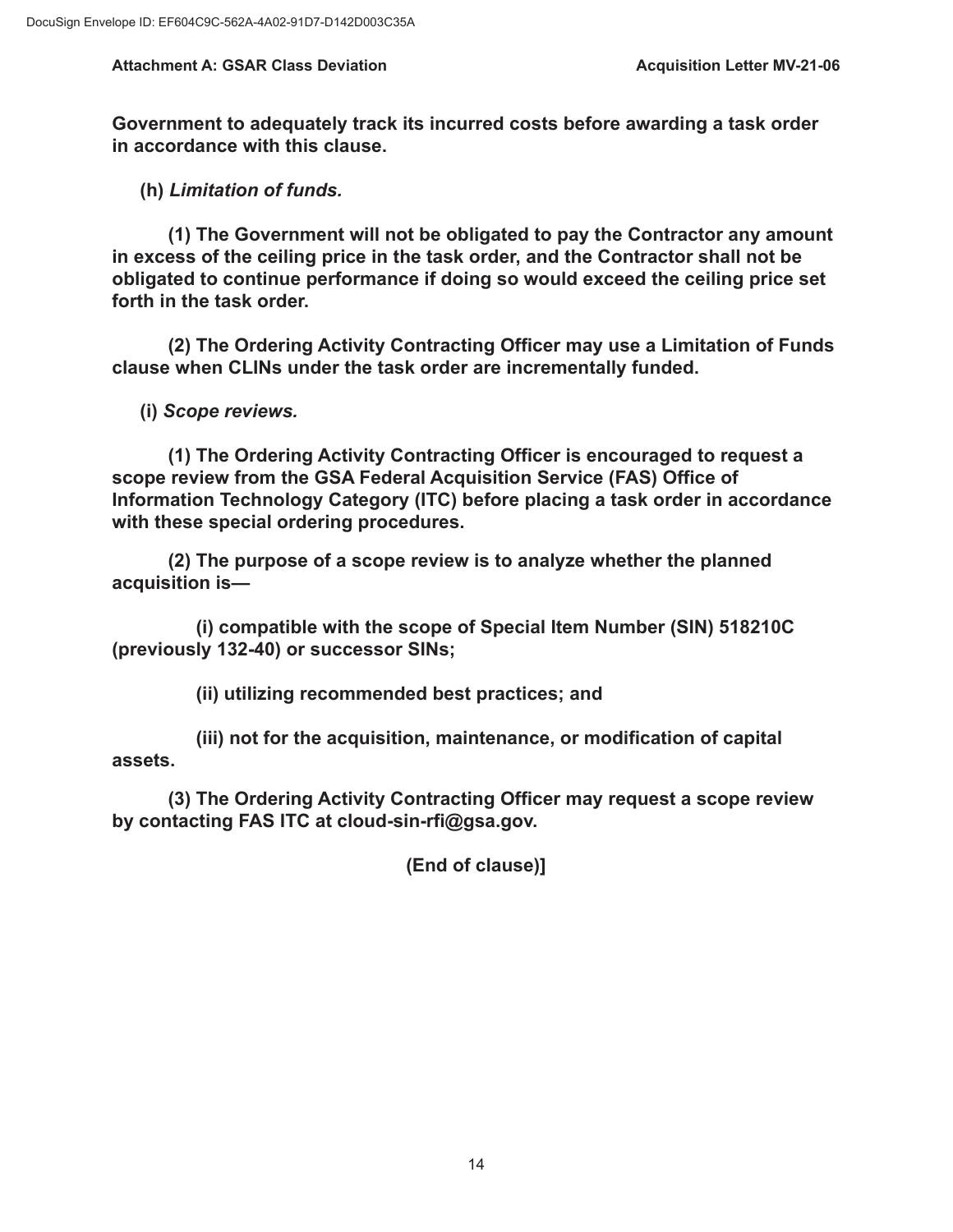#### Attachment B: Rationale for Policy Changes **Acquisition Letter MV-21-06 Acquisition Letter MV-21-06**

# **Attachment B Rationale for Policy Changes**

## **A. Price Reductions Clause (GSAR 552.238-81)**

GSA has historically used a vertical pricing model to establish price reasonableness when awarding and managing FSS contracts. This model entails comparing a contractor's prices and price-related terms and conditions with those offered to other customers. These prices are collected through Commercial Sales Practice disclosures that include a broad disclosure of discounts offered to customers for similar products or services. GSA then establishes a favorable pricing relationship in comparison to one of the customers or categories of customers.

Contractors are required, under the basic version of the Price Reductions clause (PRC), to monitor the pricing over the life of the contract and to provide the Government with the same price reductions that they give to the class of the customer upon which the original contract was predicated. The PRC also allows vendors to voluntarily reduce the price to the Government and allows for the Government to request a price reduction at any time during the contract period.

Commercial pricing for cloud computing offerings changes frequently, often multiple times per day. In addition, cloud computing pricelists are extensive, consisting of potentially hundreds of thousands of items with various units of measure. As such, the PRC's traditional price monitoring and reporting requirements are not practical for this marketplace. Consequently, this policy contains a PRC deviation that makes price reductions inapplicable to cloud computing services offered on a consumption basis under SIN 518210C (previously 132-40) or successor SINs within the IT Category.

## **B. Requirements Task Order**

The requirements task order concept is similar to, but not the same as, a requirements contract (FAR 16.503). In a typical requirements contract, the Government will award a contract with the obligation to purchase its future requirements under that contract but does not obligate funds for estimated usage upfront; instead, the actual requirements are then satisfied through orders against the contract.

The concept established by the Special Ordering Procedures clause is different in that the Government's obligation to satisfy its requirements is limited to a task order issued against an FSS contract; instead of orders against a requirements contract, future